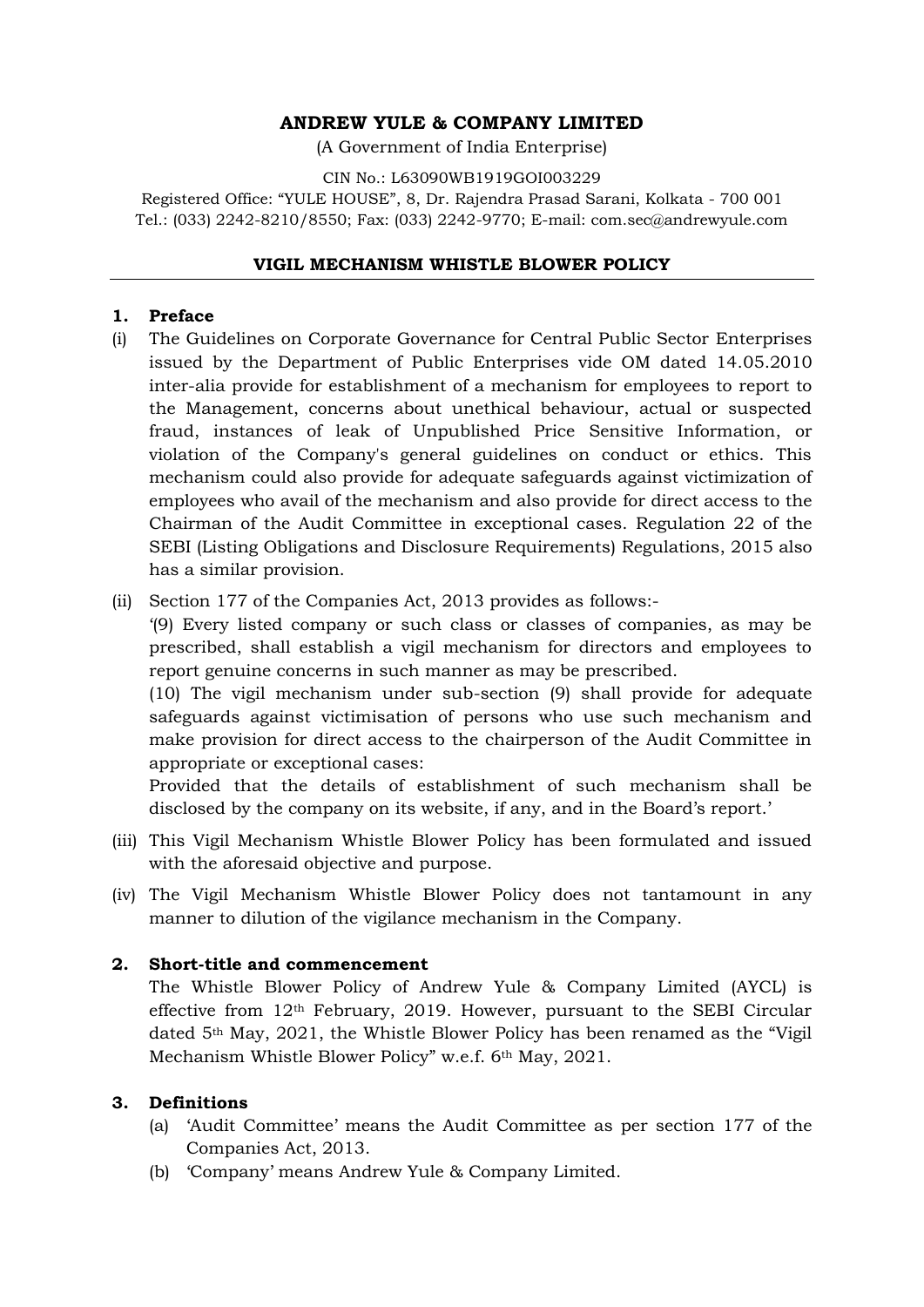- (c) 'Competent Authority' means the Chairman & Managing Director (CMD) or any Functional Director nominated by CMD to receive and deal with complaintsunder this policy from time to time.
- (d) 'Complaint' means a complaint made under this policy, which discloses information may be treated as evidence of unethical behaviour, actual or suspected fraud, instances of leak of Unpublished Price Sensitive Information, or violation of the Company's genera! guidelines on conduct and ethics as prescribed in the AYCL's Conduct, Discipline and Appeal Rules, 2017/Standing Orders etc.
- (e) 'Employee' means a person in the employment of the Company and includes a person on deputation/secondment to / from the Company,
- (f) 'Fraud' includes any act, omission, concealment of any fact or abuse of position committed by any employee or with his connivance in any manner, whatsoever, with intent to deceive, to gain undue advantage from, or to injure the interests of the Company or its employees.
- (g) 'Investigator(s)' means a person(s) authorized, appointed, consulted or approached by the Competent Authority / Chairman, Audit Committee in connection with conducting investigation into a complaint and includes the Auditors of the Company.
- (h) 'Screening Committee' means a committee constituted under this Policy comprising the CMD or a Functional Director nominated by CMD and Heads of two Corporate Functions as nominated by CMD.
- (i) 'Unethical behaviour' includes actions such as the ones given below but not limited to:
	- a. Abuse of authority,
	- b. Action aimed at taking advantage of another without his knowledge or consent,
	- c. Financial irregularities,
	- d. Disclosure of confidential / proprietary information 'to unauthorised persons,
	- e. Wastage/ misappropriation of Company funds/ assets,
	- f. Non-conformance to reasonable standard of social or professional behaviour, or
	- g. (vii) Any other biased, favoured or imprudent action.
- (j) 'Victimization' means punishment or discrimination against the Whistle Blower selectively or unfairly.
- (k)'Whistle Blower' means an employee who has made a complaint under this policy.

# **4. Eligibility**

All employees are eligible to make a complaint under this policy.

### **5. Whistle Blower Protection**

- i. The identity of the Whistle Blower shall not be revealed.
- ii. The Whistle Blower shall not be subjected to victimization due to the fact that he had filed a complaint under this policy.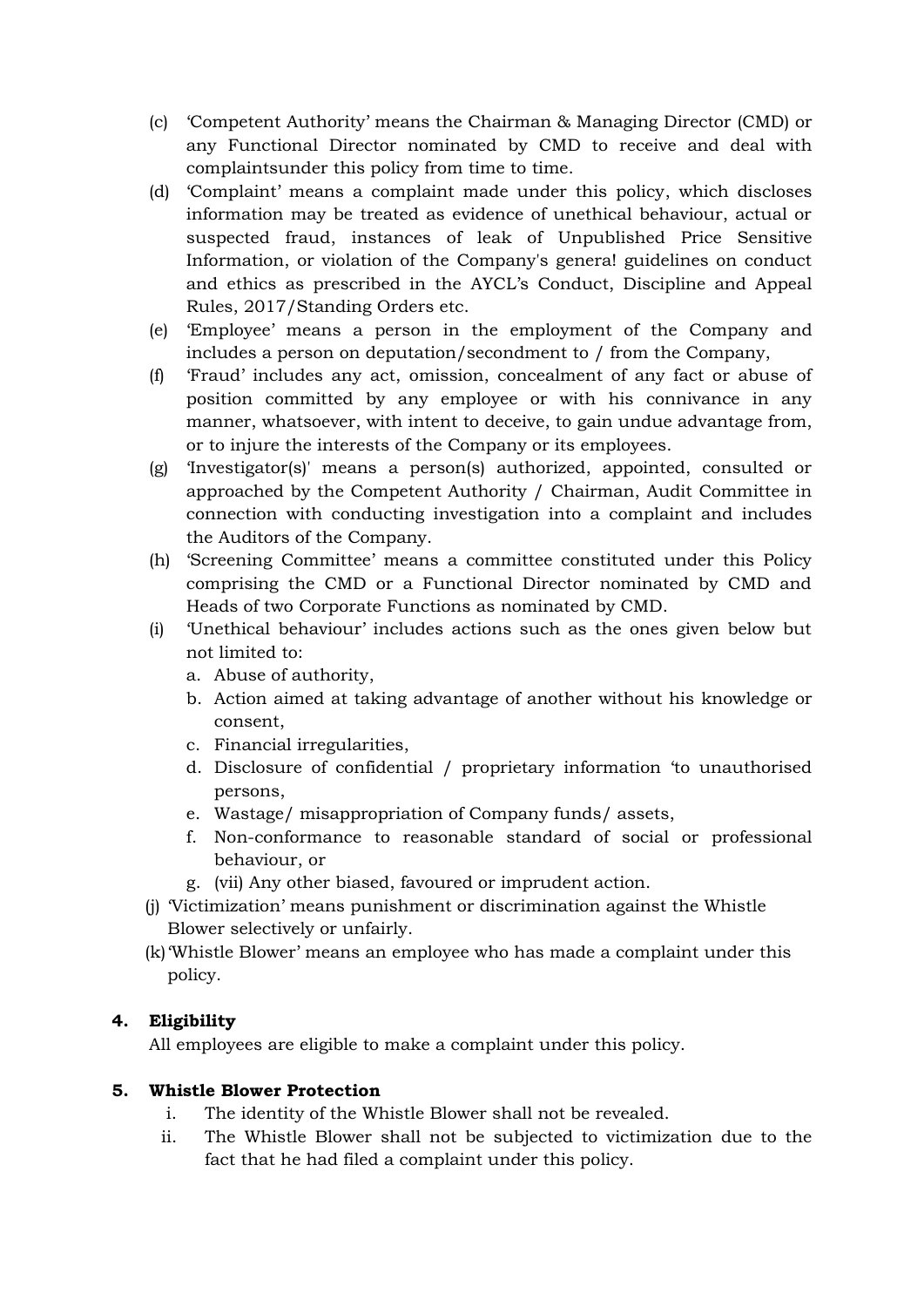- iii. if the Whistle Blower is required to give evidence in legal or disciplinary proceedings, arrangements towards his travel etc. will be made, or expenses incurred by him in this connection will be reimbursed, as perhis entitlement as per Rules of the Company.
- iv. Protection under this Policy would not mean protection against disciplinary action arising out of false, motivated or vexatious complaintmade by a Whistle Blower.
- v. Any other employee assisting in the investigation or furnishing evidence in respect of complaint shall also be protected.

# **6. Procedure**

- i. The name, address, contact number(s) and e-mail address of the Competent Authority / Chairman, Audit Committee will be notified from time -to time.
- ii. lf, the Audit Committee of the Company is not in place due to any reason, then the CMD will nominate one of the Directors to discharge the functions of the Chairman, Audit Committee, under this policy.
- iii. If the Whistle Blower believes that there is a conflict of interest between the Competent Authority and the subject matter of the complaint, then he may send the complaint directly to the Chairman, Audit Committee, C/o the Company Secretary, AYCL, "Yule House', 8, Dr. Rajendra Prasad Sarani, Kolkata – 700 001.
- iv. The complaint should be sent in a closed/ secured envelope. The complaint can also be sent through e-mail.
- v. The envelope should be addressed by name to the Competent Authority or the Chairman, Audit Committee, as the case may be, and should be superscribed 'Complaint under the Whistle Blower Policy'. If the envelope is not closed/ secured and not superscribed, then it may not be possible to protect the identity of the Whistle Blower.
- vi. The complaint should preferably be made in Hindi or English.
- vii. The complaint should either be typed or written in legible handwriting and should provide a clear understanding of the issue/ concern raised. The reporting should be factual and not speculative in nature. It must contain as much relevant information as possible to allow for preliminary review and proper assessment.
- viii. The Whistle Blower should give his name, address, contact number(s) and e-mail address in the beginning or at the end of complaint or in an attached letter so that the same can be canceled, while processing further.
- ix. The text of the complaint should be carefully drafted so as not to give any details or clue as to the Whistle Blower's identity. However, the details of the complaint should be specific and verifiable.
- x. Whistle Blower should not enter into any correspondence with the Competent Authority / Chairman, Audit Committee in their own interest. If any further clarification is required, the Whistle Blower will be contacted.
- xi. Anonymous or pseudonymous complaints shall not be entertained.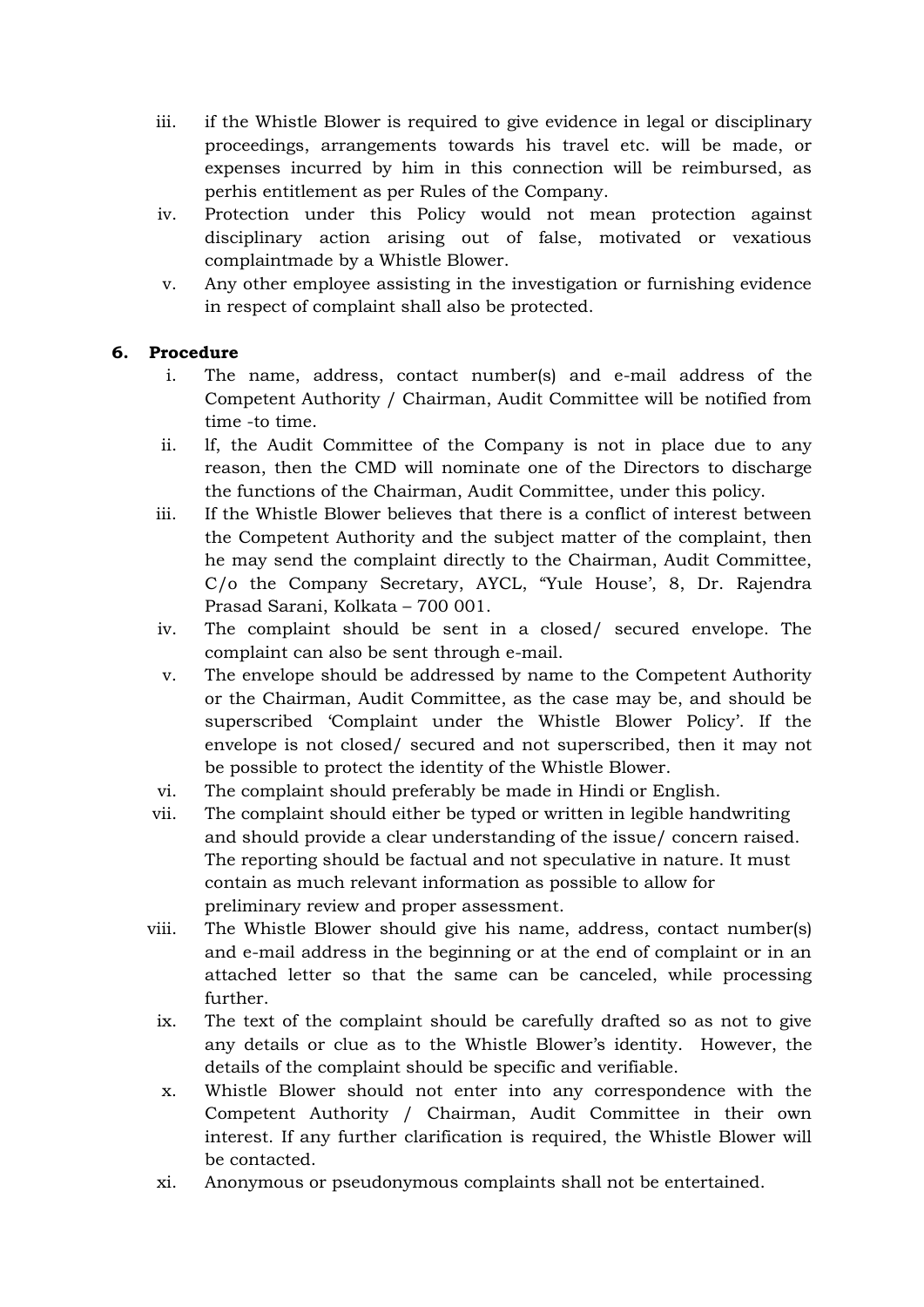## **7. Action**

- i. The Competent Authority or the Chairman, Audit Committee, as the case may be, shall upon receipt of the complaint, ascertain from the complainant, whether he was the person who made the complaint or not.
- ii. After concealing the identity of the Whistle Blower, the Competent Authority or the Chairman, Audit Committee, as the case may be, shall send the complaint to the Screening Committee. However, in case of conflict of interest between the subject matter of the complaint and any member(s) of the Screening Committee, the complaint may be sent directly to the Investigator(s) for investigation and report or may be dealt with in a manner as deemed fit.
- iii. Complaints against the Board Level Executives shall, after concealing the identity, be forwarded by the Competent Authority or the Chairman, Audit Committee, as the case may be, to the CVO of Department of Heavy Industry, Ministry of Heavy Industry and Public Enterprises, Government of India, for further processing.
- iv. The Screening Committee upon receipt of the complaint may make discreet inquiry to ascertain whether there is any basis for proceeding further to investigate the complaint.
- v. If the Screening Committee, as a result of the discreet inquiry or otherwise, is of the opinion that the complaint requires further investigation, it will make a recommendation to forward the complaint to the Investigator(s) for further investigation. On receipt of the recommendation, the Competent Authority or the Chairman, Audit Committee, as the case may be, shall forward the complaint to the Investigator(s) for further investigation and report.
- vi. if the Screening Committee is of the opinion that there are no sufficient grounds for proceeding further on the complaint, it shall recommend closure of the matter and filing of the complaint.
- vii. The Screening Committee shall make the recommendations ordinarily within one week from the date of receipt of the complaint. In the absence of any member(s), the available member(s) of the committee shall make the recommendations.
- viii. The Investigator(s) may require, for the purpose of any investigation, anyemployee(s) who in its opinion shall be able to furnish information or produce documents relevant to the investigation or assist in the investigation, to furnish any such information or produce any suchdocument as may be necessary for the said purpose.
- ix. If the Investigator(s), as a result of the investigation, are of the opinion that the complaint discloses the existence of unethical behaviour, actual or suspected fraud, instances of leak of Unpublished Price Sensitive Information, or violation of the Company's general guidelines on conduct and ethics as prescribed in the AYCL's CDA Rules, 2017/Standing Orders etc. theymay make any of the following recommendations:-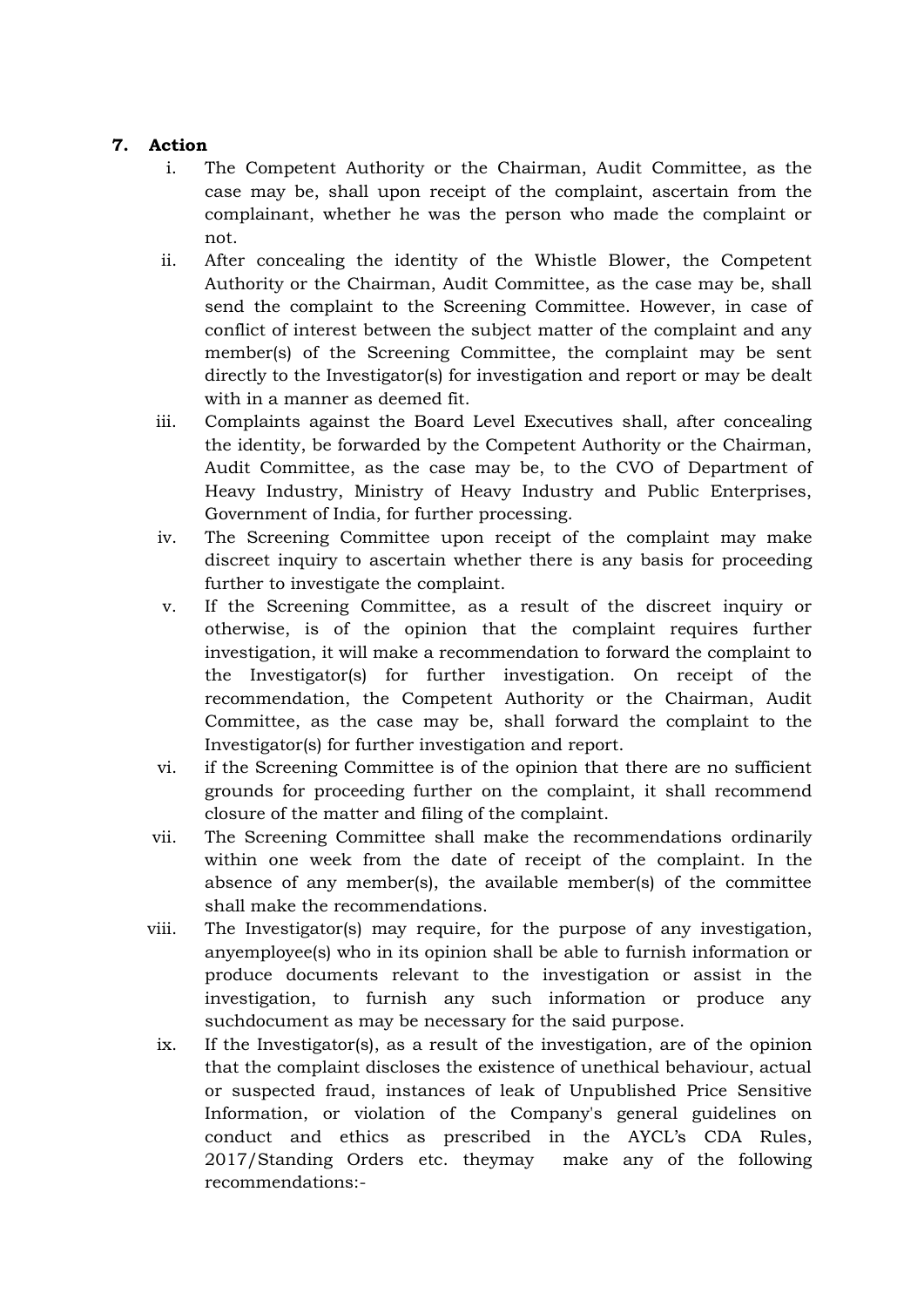- a) Appropriate action to remedy the unethical behaviour, actual or suspected fraud, instances of leak of Unpublished Price Sensitive Information, or violation of the Company's general guidelines on conduct and ethics and/ or to prevent their re-occurrence.
- b) Appropriate disciplinary action against the concerned person by his Disciplinary Authority if the complaint prima-facie discloses an act of omission or commission which amounts to misconduct under AYCL CDA Rules, 2017/ Standing Orders, as the case may be.
- c) Any other action as deemed fit.
- x. If the complaint is found to be false, motivated or vexatious the Investigator(s) shall recommend appropriate disciplinary action against Whistle Blower by his Disciplinary Authority.
- xi. If it is found that there are no sufficient grounds for proceeding further on the complaint, the Investigator(s) shall recommend closure of the matter and filing of the complaint.
- xii. The Investigator(s) shall, submit their recommendations to the Competent Authority ordinarily within one month from the date of receipt ofthe complaint.
- xiii. If the Competent Authority or the Chairman, Audit Committee, as the case may be, agrees with the recommendations of the Investigator(s), heshall take further action on the complaint as per the recommendations. If,however, the Competent Authority or the Chairman, Audit Committee, as the case may be, does not agree with the recommendations of the Investigator(s), he shall take such action as deemed fit.
- xiv. The complaints forwarded by the Competent Authority / Chairman, Audit Committee under this policy, without the identity of the Whistle Blower will not be treated as anonymous complaints.
- xv. The authority to whom the complaint is sent for taking action, will inform the Competent Authority or the Chairman, Audit Committee, as the case may be, of the final action taken. Competent Authority or the Chairman, Audit Committee, as the case may be, shall also be updated on the status of the complaint from time to time.
- xvi. The final action taken on the complaint shall be conveyed to the Whistle Blower by the Competent Authority or the Chairman, Audit Committee, as the case may be, ordinarily within six months from the dateof receipt of complaint. If, however, final action has not been taken within this period, then an interim intimation on the status of the complaint will besent to the Whistle Blower.
- xvii. Any person who needs any further information/ clarification from the Whistle Blower shall request the Competent Authority / Chairman, Audit Committee to obtain the same, who will contact the Whistle Blower forobtaining such information/ clarification.

### **8. Grievance**

If the Whistle Blower feels aggrieved with the final action taken on his complaint or if he feels that protection, which he is entitled to has not been provided, then he